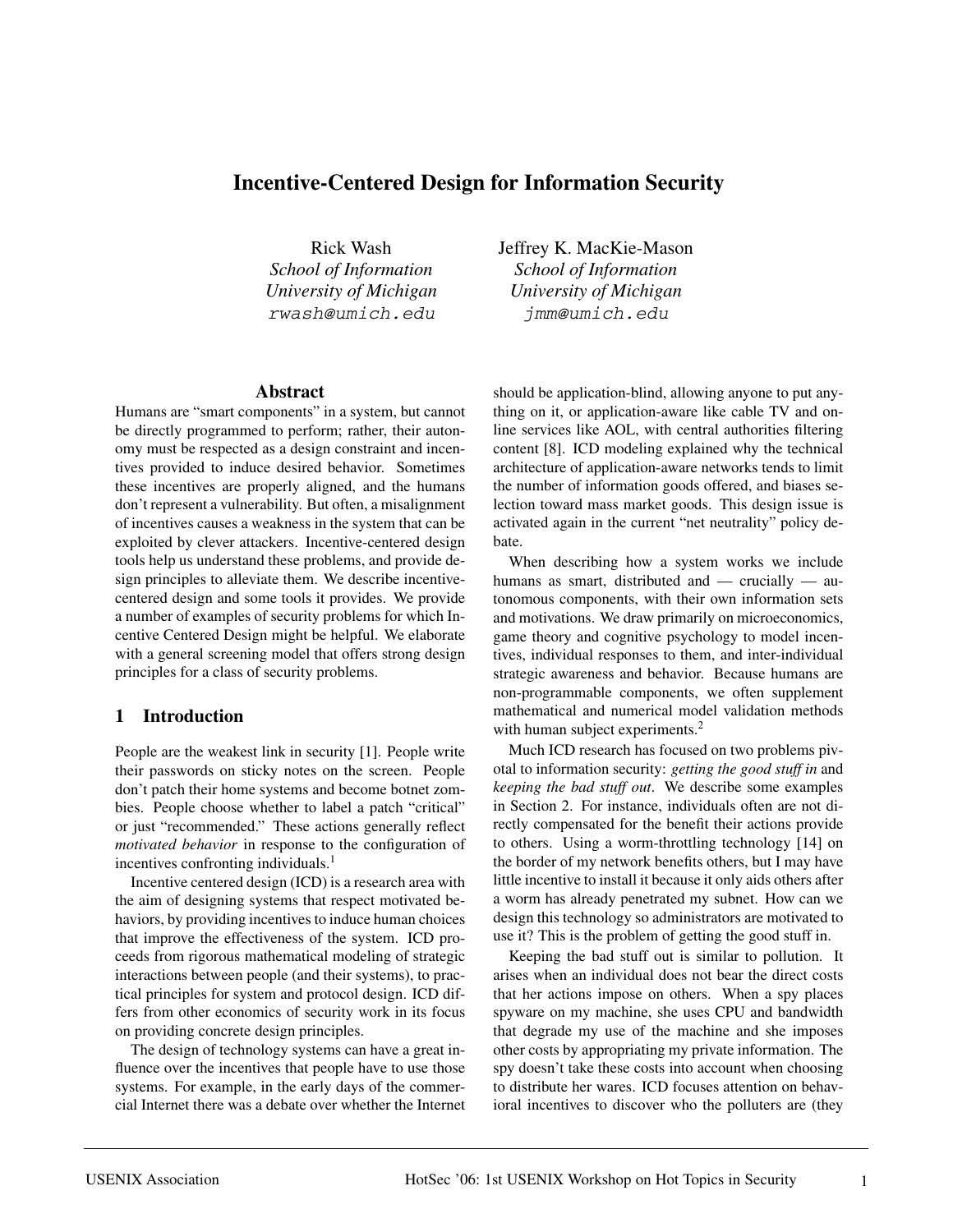don't want to announce it!) and to discourage their polluting activities.

It is not possible to usefully summarize the full range of ICD models in a short paper. Instead, as in Section 3 we provide a more detailed discussion of a principalagent model of screening, which can be applied to many hidden action and hidden information problems. The principal/designer sets terms and conditions for interaction with agents, who have their own objectives, and whose conduct may help or harm the principal. A successful screen provides incentives for agents to reveal their differences, so the principle can keep the bad stuff out.

### **2 Incentive Problems in Security**

Incentives issues are implicated in many information security problems. We describe a few illustrative problems drawn from two interesting, but not exhaustive categories.

## **2.1 Getting the Good Stuff In**

**Labeling Vulnerabilities** When announcing new vulnerabilities, vendors and security providers sometimes label them (e.g., "critical") and suggest that users and system administrators use the label to determine urgency and effort. This is a clear case of an ICD problem known as *hidden information*. The vendor *knows* more about these vulnerabilities than the users do, but in ICD we inquire into the *credibility* of the announced labels. Reporting a critical vulnerability in software makes the software look bad; reporting many critical vulnerabilities is even worse. This bad PR is a cost borne by the vendor but not the end users. There may be offsetting benefits from honesty, but the trade-off implies that vendors sometimes will underreport vulnerability severity.

Microsoft recently included the patch for an old vulnerability in a security update without disclosing this fact [12]. Two weeks later Microsoft released an emergency alert to install the patch because a dangerous worm exploit of this bug was published, and many systems had not installed the earlier under-labeled patch [11]. An ICD perspective could perhaps design a reputation service that provides vendors with sufficient incentives to provide more informative vulnerability labels.

**Knowledge Workers** In any sizable organization, knowledge workers make daily decisions that affect the security of the organization's information infrastructure. Does Bob leave his password on a sticky note under the keyboard, or memorize it? Will Ted just email the document instead of using the access-controlled storage system?

Careful attention must be paid to incentives for knowledge workers. Conflicts of interest between owners and employees are known in the ICD literature as *principalagent* problems [9]. In this example there is a problem of *hidden action*: it is costly or impossible for the organization to perfectly monitor security compliance by employees. Much is known about design for such problems. For example, since appropriate security behavior is difficult to verify, incentives should be applied to other observable actions (proxies) that are closely linked with appropriate security behavior, with intensity of incentive positively correlated with the informativeness of the proxies. However, when there are multiple types of hidden action in which the organization has an interest (e.g., security compliance, mental effort, attendance to work rather than personal communications, diligence, etc.) incentives must be delicately balanced or the employee will favor some activities over others. For example, if bonuses are more dependent on timely project completion than on discovered security failures, the employee may overinvest in expedience at the expense of good security hygiene.<sup>3</sup>

**Botnets** Botnets, or networks of hacked machines under the control of a single attacker, have been used for a number of malicious purposes [13], including distributed denial-of-service attacks, and for sending spam and phishing emails. Botnets are possible because a large portion of computer users do not provide adequate security for their machines, either because they haven't been sufficiently motivated to learn how, or to care enough.

When a typical home user's computer is compromised for use in a botnet, he actually suffers very little; he possibly notices some system instability and network unreliability, but can easily attribute it to other external causes, such as normal variations in quality of service. He has little incentive to prevent such compromises, or to fix them once discovered, particularly since fixing the problem frequently involves reinstalling the operating system at great inconvenience. These users do not directly bear the costs of the victims of these botnet attacks, such as the downtime and lost sales for eBay. This has characteristics of an ICD problem known as the *private provision of public goods*, and earlier illustrated by the administrators who aren't motivated to install worm throttles for the benefit of external networks. What can be done to motivate individuals to contribute more effort and resources to the public good?

**Privacy-enhancing technologies** Numerous technologies "enhance privacy" by providing some level of anonymity. In general, these technologies work by making it very difficult to tell which node of a large set of nodes originated a communications. To work effectively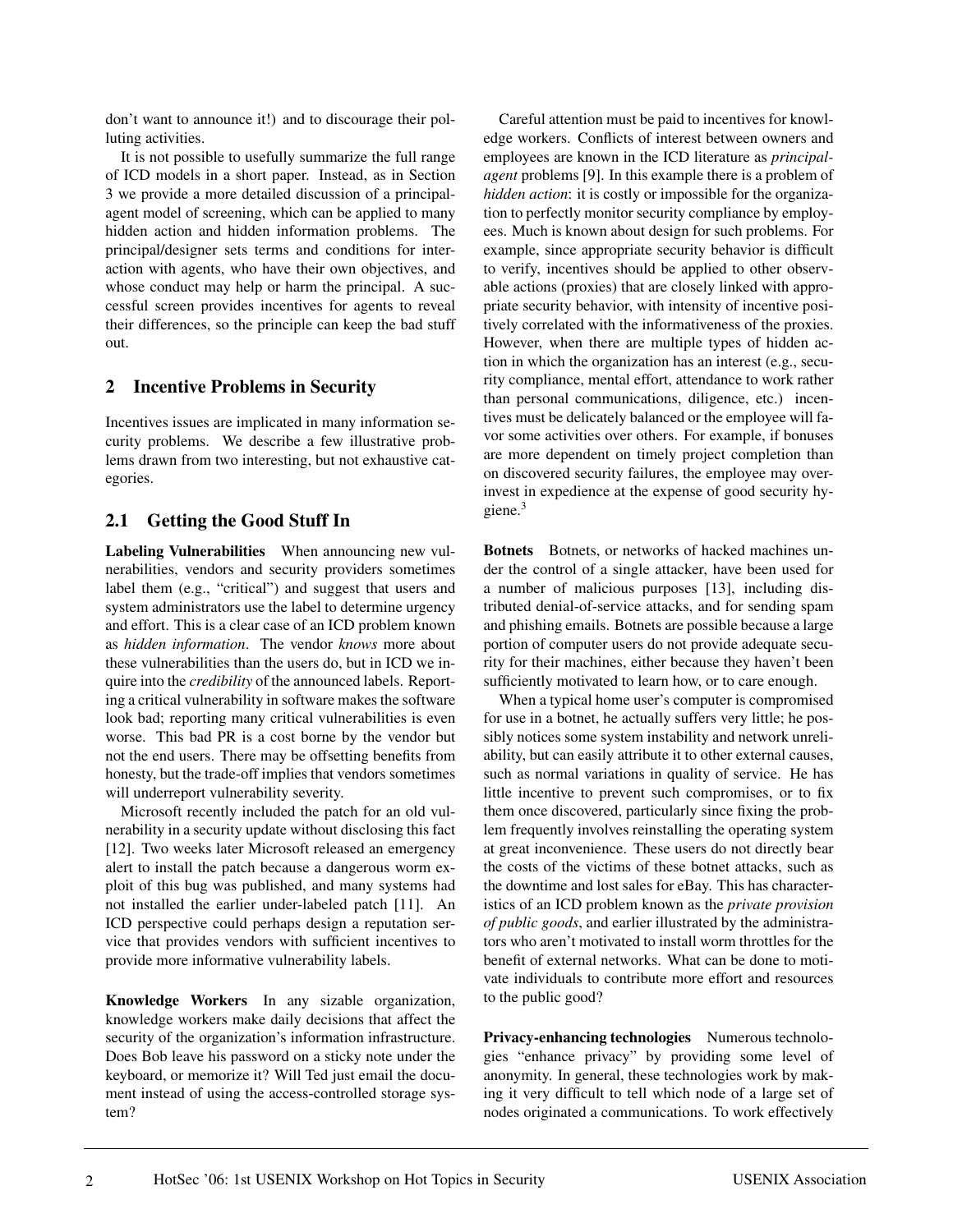these systems require many traffic-relaying participants [5]. However, they suffer from a common incentive problem: they rely on nodes being willing to forward anonymous messages on behalf of others. Forwarding costs bandwidth and incurs risks, since anonymous communications are often anonymous for a reason. The rational choice may be to free-ride, using the system to send messages without contributing to it by forwarding others' messages, resulting in underprovision of forwarding nodes.

### **2.2 Keeping the Bad Stuff Out**

**Spam** Spam (and its siblings spim, splog, spit, etc.) exhibits a classic hidden information problem. Before a message is read, the sender knows much more about its likely value to the recipient than does the recipient herself. The incentives of spammers encourage them to hide relevant information from the recipient whether or not the email is spam to try to get through the technological and human filters.

While commercial spam is not a traditional security problem, it is closely related due to the adversarial relationship between spammers and email users. Further, much spam carries security-threatening payloads: phishing and viruses are two examples. In the latter case, the email channel is just one more back door access to system resources, so spam can have more than a passing resemblance to hacking problems.

**Spyware** An installer program acts on behalf of the computer owner to install desired software. However, the installer program is also acting on behalf of its author, who may have different incentives than the computer owner. The author may surreptitiously include installation of undesired software such as spyware, zombies, or keystroke loggers. Rogue installation is a hidden action problem: the actions of one party (the installer) are not easy to observe. One typical design response is to require a bond that can be seized if unwanted behavior is discovered (an escrowed warranty, in essence), or a mechanism that *screens* unwanted behavior by providing incentives that induce legitimate to take actions distinguishable from illegitimate installers.

## **3 Screening**

One problem of keeping bad stuff out arises when someone has a resource and wants users to have access to that resource, but has difficulty discerning good from bad users. The users know if they are "good" or "bad" (their type), so this is a problem of hidden information. This scenario characterizes phishing and spam, with good users being normal email senders and bad users as spammers or phishers. But it also covers less obvious situations. Are all automatic software installs and updates beneficial, or do some contain spyware? Or, are users attempting to login authorized (good) or unwanted hackers (bad)?

We illustrate with the last example, a well-known problem with a well-known solution. We do not here propose a new solution, but show how the known solution (passwords) can be understood as a screening mechanism. We offer this example to motivate the use of ICD theory, which provides design principles to generate screening mechanisms, to generate new or improved solutions for old and new problems.

Suppose a person, Principal, has a networked computer or other similar resource. Two users who we call Good and Bad have requested access to this resource. Principal knows that one of these users is a hacker, but cannot tell which one. He wants to provide access only to Good. To screen (differentiate) between them, he asks both to perform a task such as providing the correct password. This task is an effective *screen* if it induces Bad to act differently than Good. Once Principal can tell the difference, he can refuse restrict access by Bad. We now characterize the incentive properties that such a task must have to be effective.

More formally, let there be two user types, Good and Bad, indexed by  $\theta^G$  and  $\theta^B$ , with  $\theta^G > \theta^B$ . To access, User  $\theta$  must perform a task with intensity  $t \in [0,\infty]$ . The task could, for example, be the provision of a password, a cash payment, or some work (e.g., requiring CPU cycles). The intensity  $t$  could represent the amount of payment or work required; e.g., in the case of passwords, the number of correct bits required. If User accesses the resource, Principal receives benefit  $r(\theta^i, t)$ with  $r_{\theta} > 0, r_t \ge 0$  (subscripts denote partial derivatives). This benefit  $r$  represents an aggregate of all the value the Principal gains from access by User, not just money. Principal's benefit is increasing in the quality of the user  $(\theta)$  and the screening task performed by the user may be productive work  $(r_t > 0)$  or dissipative  $(r_t = 0, \text{ "make work").}$  One way to accommodate malicious users would be to specify that Bad who perform no task provide Principal with benefit  $r(\theta^B, 0) < 0$ . To attempt access costs a user  $\alpha(t, \theta)$  (characterized below); when access occurs, a user receives a benefit of  $s$  provided by Principal.<sup>4</sup>

Suppose Principal knew in advance each user's type. If so, then Principal could offer one of two optimal "contracts",  $\{(s^B, t^B), (s^G, t^G)\}$ , where contract  $(s, t)$  states that if a user performs task  $t$ , Principal will provide sufficient access for benefit s. For example, Bad might be granted fewer resources (low  $s^B$ ) or be required to provide substantial work in return (high  $t^B$ ). A truly un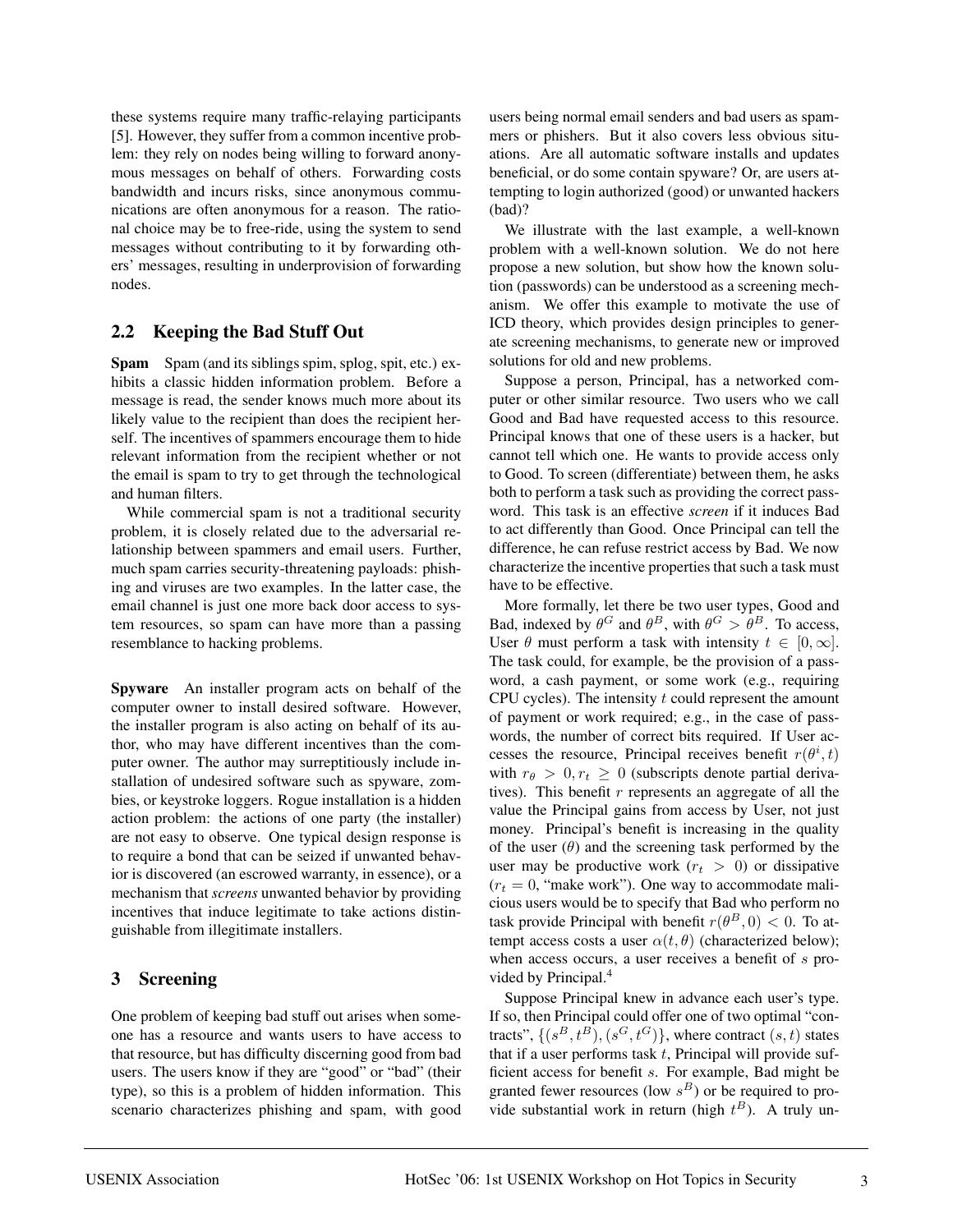desirable user (e.g., a malicious hacker) could be denied access (benefit  $s = 0$ ).

In practice the user type is not known in advance by Principal. By offering an appropriate *choice* of contracts  $\{(s^i, t^i)\}\$  (determined below) Principal may be able to screen users so they, acting in self-interest, self-select into different contracts and thus reveal their type.<sup>5</sup> Users self-select by choosing at what level  $t$  to perform the task, receiving benefit  $s<sup>i</sup>$  when they successfully perform task  $t^i$ . Determining these contracts is our design goal. By the Revelation Principle [10], we can, without loss of generality, restrict the set of contracts we consider to those in which the user finds it in her interest to truthfully reveal his type.<sup>6</sup>

Principal chooses the menu of contracts to maximize his total benefit subject to constraints, such as a budget constraint (possibly zero) on the screening cost. If  $\lambda$  is the fraction of users expected to be Good, Principal designs contracts to maximize his benefit by solving

$$
\max_{\{(s^B, t^B), (s^G, t^G)\}} \lambda[r(\theta^G, t^G) - s^G]
$$

$$
+(1 - \lambda)[r(\theta^B, t^B) - s^B] \qquad (SCREEN)
$$

$$
\text{s.t. } s^B - \alpha(t^B, \theta^B) \ge u^0 \tag{1}
$$

$$
s^G - \alpha(t^G, \theta^G) \geq u^0 \tag{2}
$$

$$
s^{G} - \alpha(t^{G}, \theta^{G}) \geq s^{B} - \alpha(t^{B}, \theta^{G}) \qquad (3)
$$

$$
s^B - \alpha(t^B, \theta^B) \geq s^G - \alpha(t^G, \theta^B). \tag{4}
$$

(1) and (2) are *Participation Constraints* (PC): a user must receive at least  $u^0$  from making access to Principal's resource, or will choose not to participate (attempt access), for some  $u^0$  determined by the user's other opportunities. (3) and (4) are *Incentive Compatibility* (IC) constraints: The payoff from truthfully revealing type must be greater than the payoff from dissembling to obtain the other type's treatment. The Revelation Principle allows us to impose the IC constraints to reduce the search space for an optimal solution.

We have not specified yet  $\alpha(t, \theta)$ , the cost of performing a task with intensity t for user type  $\theta$ . Suppose the  $\alpha$ can be constructed to satisfy the following conditions:

$$
\alpha_t(t,\theta) > 0, \qquad \text{for } t > 0 \tag{5}
$$

$$
\alpha_{tt}(t,\theta) > 0 \tag{6}
$$

$$
\alpha_{\theta}(t,\theta) \quad < \quad 0 \tag{7}
$$

$$
\alpha_{t\theta}(t,\theta) < 0, \quad \text{for } t > 0. \tag{8}
$$

We show below that these constraints produce an effective screen that will cause users to truthfully reveal their types. The first two conditions ensure the cost of performing the task is convex. Convexity means that task difficulty (cost) is increasing in  $t$  and at an increasing rate; this condition is sufficient though not necessary for the main results below. The third condition is that for any given level of screen  $t$ , the screen costs more for the Bad than Good users. The final condition is a single-crossing property we use below.

To illustrate, these properties are satisfied by standard password systems. Multi-bit passwords satisfy the convexity requirement  $(5)$ ,  $(6)$ : the number of possible passwords is exponential in the number of bits. Providing a valid multi-bit password costs much less for Good (condition (7) because Good created or was told the correct password in advance and must merely retrieve it from storage, whereas Bad must use costly resources to guess it, including perhaps nontrivial timeout waits after making multiple incorrect guesses. The single-crossing property (8) requires here that the incremental cost of harder tasks is higher for Bad than for Good: the password storage and retrieval cost for Good is approximately linear, but the guessing cost for Bad is approximately exponential.

Define  $u^i$  to be the total net benefit *(utility)* to a user of type *i*; mathematically  $u^i = s - \alpha(t, \theta^i)$ . The solution of Principal's problem (SCREEN) yields several illuminating results:

**Result 1** *Utility for Bad is minimal:*  $u^B = u^0$ .

**Result 2** *Good gets a net gain:*  $u^G > u^0$ .

**Result 3** *Good users receive more value from access*  $(s^G > s^B)$  but perform a harder task ( $t^G > t^B$ ).

Results 1 and 2 are straightforward to prove; see, e.g., [6]. Result 2 has the following interpretation: Good owns valuable property — his knowledge that he is a Good type — and must be paid an *information rent* by Principal for the use of this property; the rent is  $u^G - u^0 > 0$ . Result 1 is a corollary: since everyone who doesn't prove they are Good is Bad, there is no reason to provide Bad with extra surplus to reveal her type.<sup>7</sup>

We demonstrate Result 3 with Figure 1. The curves  $s-\alpha(t, \theta) = u$  are indifference loci (user utility is a constant for all  $(s, t)$  combinations on the locus), with utility increasing to the northwest (more  $s$ , less  $t$ ). First consider the curve  $s - \alpha(t, \theta^B) = u^0$  (the indifference locus for Bad); we know from Result 1 that  $(s^B, t^B)$  lies somewhere on this locus. Now construct Good's locus through  $(s<sup>B</sup>, t<sup>B</sup>)$ ; by (8) there is a single crossing and the slope is less. Since  $\alpha_{\theta} < 0$ , by (7),  $s^B - \alpha(t^B, \theta^G) = u^1 > u^0$ (Good receives some surplus utility from choosing contract  $(s^B, t^B)$ .) By (4),  $(s^G, t^G)$  lies to the southeast of the B locus  $s - \alpha(t, \theta^B) = u^0$ . By (3),  $(s^G, t^G)$  lies to the northwest of  $s - \alpha(t, \theta^G) = u^1$ . Thus,  $(s^G, t^G)$  must lie in the shaded area, and Result 3 obtains.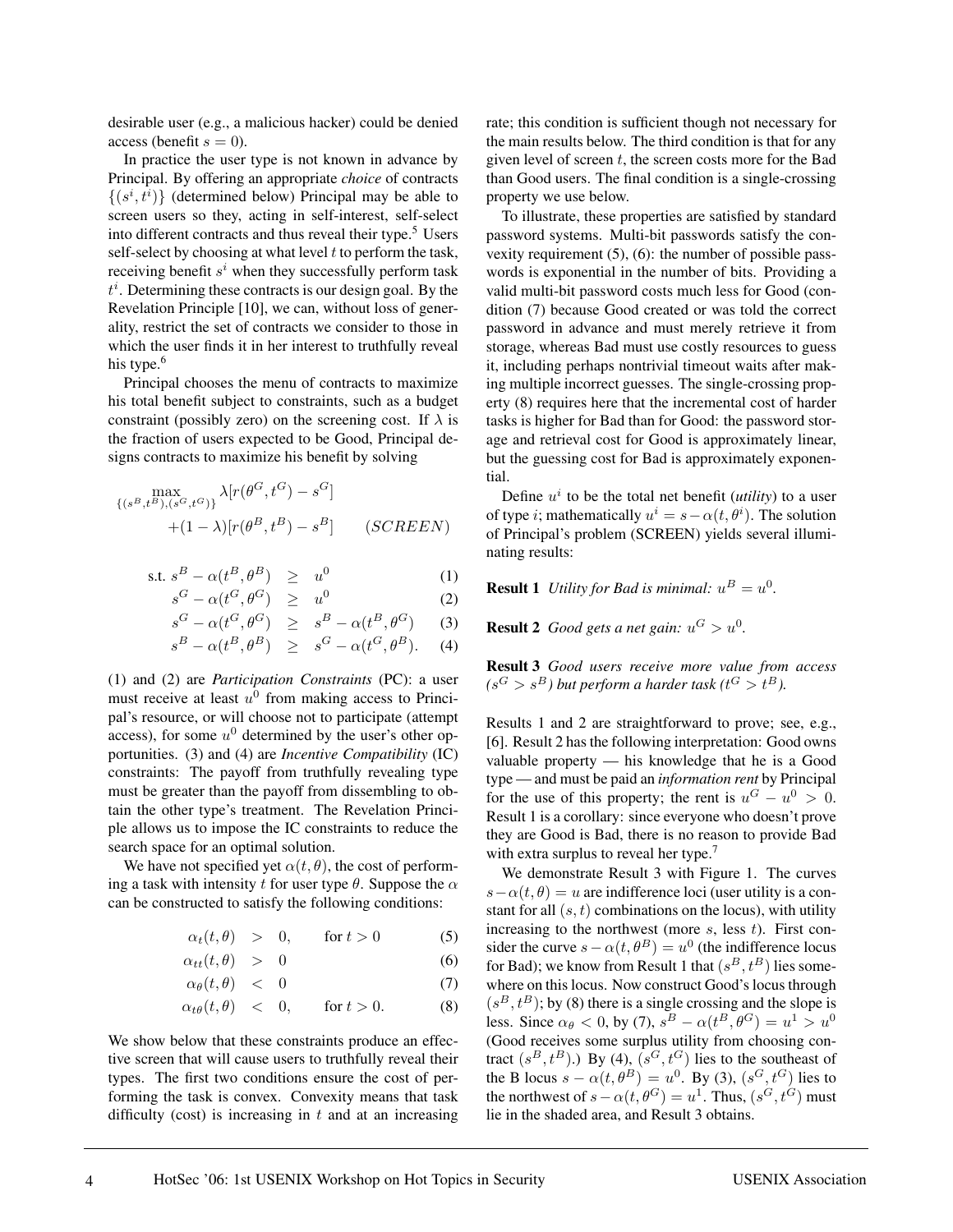For the password example, the task  $t$  is to provide correct bits; when a password system works, Good provides more bits than does Bad, consistent with Result

Assumptions (5)–(8) represent properties of the task that ensure that screening will work, and hence are principles for the design of such tasks. One of the most important design principles is not a result, but assumption (8): the incremental cost of performing the screening task must be lower for Good than Bad types (the analogous principle holds for a continuum of types). This ensures that for a given payoff, a Good type will reveal himself by a greater willingness to perform the task. If the task is equally difficult for both Good and Bad types (not satisfying (8)), then it will not differentiate users. This design principle is only sufficient to ensure such contracts exist; they specifics for a given screen still must be found.

We illustrate the usefulness of Results 2-3 and assumption (8) by sketching their application to other "keep the bad stuff out" problems. Challenge-response systems such as CAPTCHAs are intended to prevent automated agents from hijacking various online resources. To get agents to reveal their type as human or bot, the task solving cost must be higher for the bot (presumably in CPU or programming time). Once revealed, the bot is denied access ( $s^B = 0$ ), and its owner gets only the value from its next best alternative activity,  $u^0$ . Thus bots usually don't attempt to crack CAPTCHAs, satisfying Result 3 that the Good types exert more effort on the screening task (or, as with passwords, we could interpret  $t$  as the number of correct bits provided, which will be lower for bots if faced with an effective CAPTCHA screen). Of course, if Bad types find ways to make the incremental solving cost similar to Good's cost (violating (8), say through cheap automated pattern-matching,



Figure 1: Screening good from bad

or cheap porn-bribes to human puzzle solvers, the screen will be ineffective.

[4] proposed a challenge-response approach to spam reduction; [2] describe a method that illustrates screening theory. Senders must perform CPU-cycle-burning tasks to obtain a valid (personal) address for a recipient. The screening task may be more costly for spammers because competition requires them to run servers at full capacity, so a CPU task for every valid email address becomes prohibitive. Good agents are presumed to have machines sufficient idle cycles. The authors of [2] magnify the cost differential by allowing recipients to repudiate valid incoming email addresses if a single spam enters that channel, so spams incur the CPU cost to obtain a new address for nearly every message sent, while good senders only need to pay for a good address one time.

One of us proposed a related mechanism to fight unsolicited communication using repudiable cash bonds as the screen  $[7]$ . Senders put t in escrow; recipients can claim the bond or let it revert to sender. The bond cost is higher to bad types if they face a higher probability that the recipient will claim the bond; presumably recipients will not always claim bonds from good types because they want future communications from the good types.

### **4 Discussion**

Many problems in information security exist at least partially because the people involved are not properly motivated to solve them. Incentive-centered design provides tools and principles to guide technology development for security systems. As an example, we developed a screening model and showed how the design principles it provides have been used in existing security technologies. The key insight is that human behavior — whether cooperative, indifferent or malicious — is not a fixed constraint. Rather, humans have goals, and choose their behavior to advance their goals. Design with this in mind can produce systems that change incentives, and thus harness behavior to advance the designer's goals. The incentive-centered design literature provides rigorous theories and methods for implementing this general approach.

Traditional information security generally deals with keeping the bad stuff out. It has been fairly successful at keeping hackers, viruses, and worms at bay. We described some more recent security problems in this category. The screening model above prescribes design features that induce people to self-identify, so resource managers can keep the bad stuff out. Many of the design principles from the screening model are intuitively understood by the people who develop security technologies. Password systems are an example of technology that got this right, and as a consequence, are — if correctly used